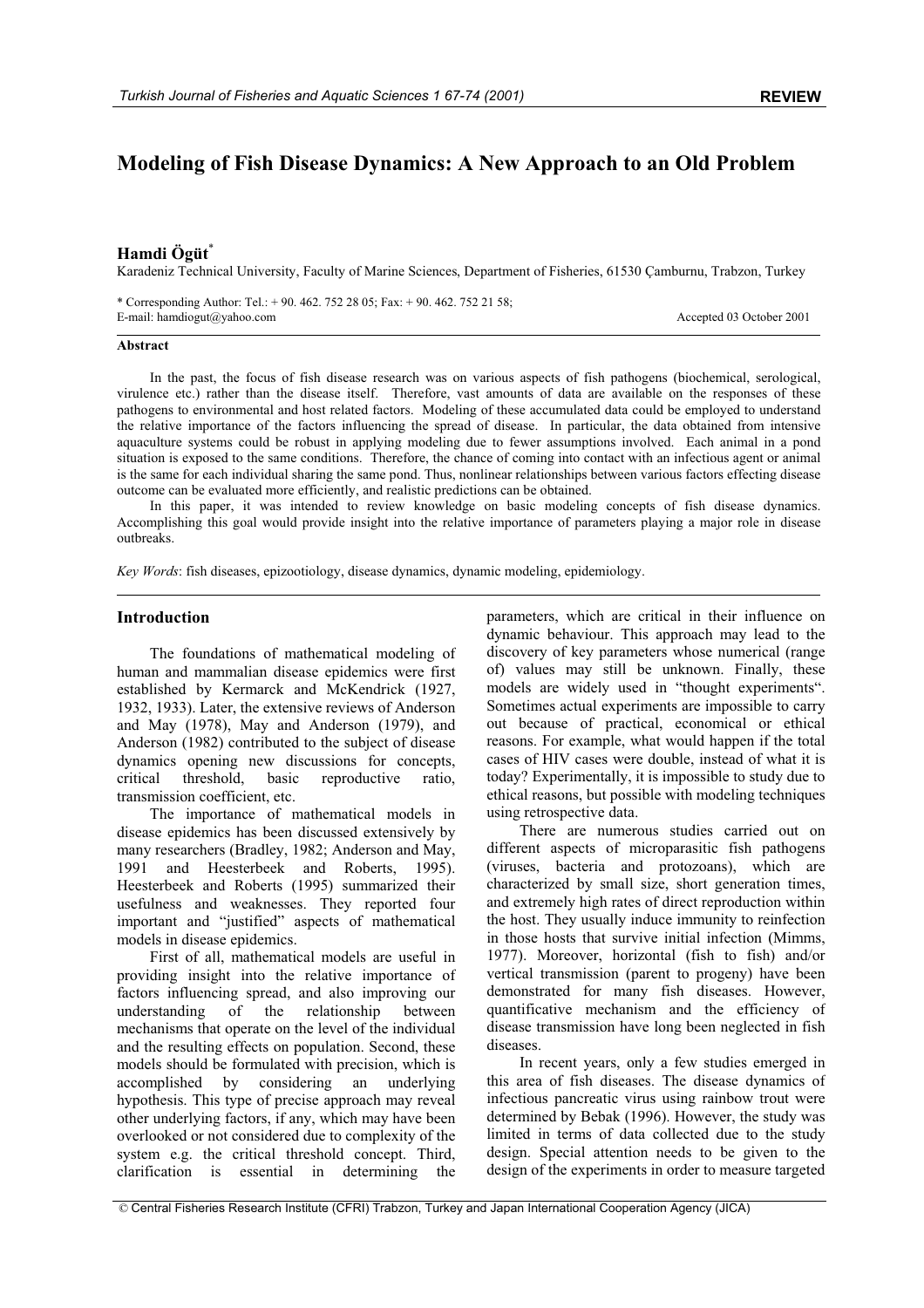parameters under the conditions provided, since a complex system in population level is targeted to study.

The study of the population dynamics of *Ichthyophthirius multifiliis* in black mollies, an aquarium variety of *Poecilia latipinna* (Lesueur), can be considered another significant study in terms of determining density dependency (McCallum, 1982, 1985). In another study, Ögüt (2001) evaluated modeling of *Aeromonas salmonicida* and infectious haematopoietic necrosis virus (IHNV) epizootics. Density dependence of spread in the both pathogens was also examined extensively.

In short, considering the vast amount of data available about various aspects of fish pathogens, potentials of disease dynamics and epidemiological models should be explored. Since these types of studies focus on diseases rather than pathogen, the information is invaluable in terms of understanding and controlling disease. In the following sections, general information about disease dynamics, components of population under an epidemic, and parameters governing an epidemic will be presented.

# **Modeling of Disease Dynamics**

# **Components of epidemiological models in fish diseases**

As mentioned above, there are three subsets of a population with reference to disease status. These

were described by Watman (1974) as; the susceptible class (S), the infective class (I), and the removed class (R). The susceptible class (S), are those individuals who are not infective, but who are capable of contracting the disease and becoming infective. The infective class (I), are those individuals who are infected with pathogen and capable of transmitting the disease to others. The removed class (R), are those individuals who have had the disease and died, or had the disease and recovered, and/or become permanently immune, and/or been isolated from the susceptible until recovery and permanent immunity occur.

In a population, the spread of an infectious disease follows the SIR (Susceptible->Infected- >Removed) dynamics model and the analysis of this process has been carried out extensively in humans and animals (Anderson and May, 1978; Giesecko, 1994; Cairns, 1995) (Figure 1).

# **Deterministic models**

It is assumed that in directly transmitted diseases, the dynamics proceed according to the mass action theory, namely that the net rate of hosts becoming infected is the product of density of S animals times the density of I animals. Thus, the number of successful contacts made between S and I (infectious) individuals determines the magnitude of the disease outcome.

A second assumption is that there is a certain



**Figure 1.** Disease dynamics of a population during the course of an epidemic.  $b$ = natural mortality,  $\beta$  = Transmission coefficient,  $\alpha$  = disease related mortality,  $v$  = recovery rate, a = birth rate (Modified from Anderson and May, 1979).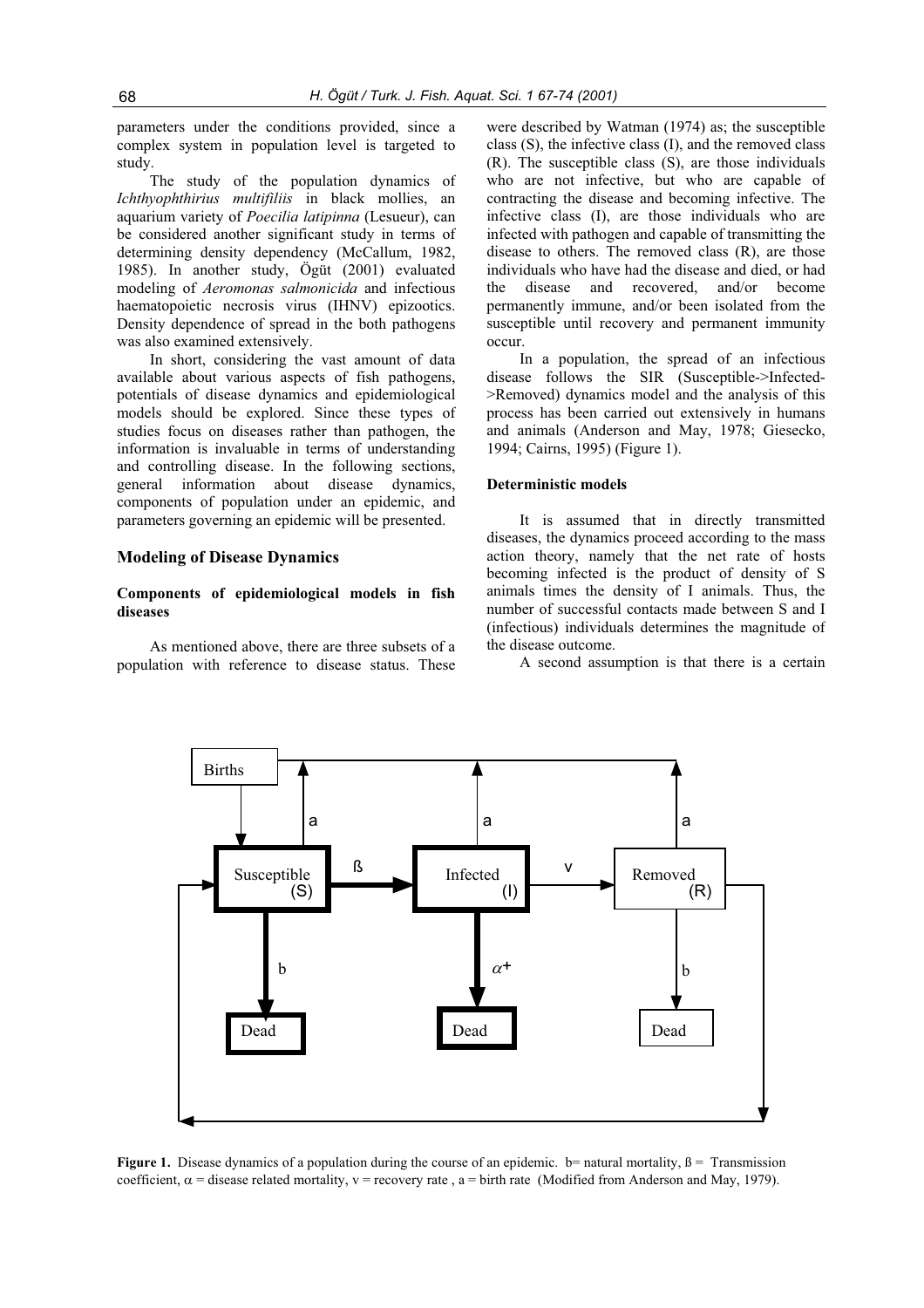proportion of the population (N), which are S and the remaining I. Per unit time, a proportion of I animals make ßI potentially infective contacts. Therefore, the number of new cases arising per unit time;

$$
\beta SI \tag{1}
$$

were ß is the transmission coefficient.

The following equations describe the deterministic models, which involve constant values for parameters. The number of individuals in classes S, I, and R are denoted by  $S_t$ ,  $I_t$  and  $R_t$ , respectively at time t. At time t, the following set of equations are obtained

$$
\frac{dS}{dt} = S_0 + (-bS_t - \beta S_t I_t + vR_t) \quad (2)
$$

$$
\frac{dI}{dt} = \beta S_t I_t - (\alpha + b + v) I_t \tag{3}
$$

$$
\frac{dR}{dt} = vI_t - bR_t \tag{4}
$$

were  $\beta$ ,  $\alpha$ ,  $\gamma$  and b are the transmission coefficient, disease related mortality rate of infected animals, removal rate, and the natural mortality rate. Using these equations the epidemic can be

demonstrated schematically as shown in Figure 2.

In order to construct the models above, there are three assumptions; a) Every individual in the population has the same chance of coming into contact with an infectious individual or agent; b) Animals recover from infections as a rate  $(v)$  after which they are immune to further infection for some period of time; c) N is closed. That is, the time scale of the epidemic process of transmission and recovery is much shorter than the time scale on which the population size is changed due to natural births and deaths.

#### **Transmission coefficient (ß)**

Transmission of a pathogen between hosts might occur directly or indirectly in fish diseases. Transmission type might be either horizontal (fish to fish, by feces, injuries or ingestion of bacteria) such as enteric redmouth disease, caused by *Yersinia ruckeri* (Bullock and Snieszko, 1975), vibriosis (Anderson and Conroy, 1970), or both vertical and horizontal such as bacterial kidney disease (Evelyn et. al., 1986) and the infectious pancreatic necrosis virus which is also transmitted via eggs or sperm to progeny (Mulcahy and Pascho, 1984). The life cycle of macroparasites often involves one or more intermediate hosts before a major disease epidemic resulting in mortalities such as *Myxobolus cerebralis*, the causative agent of "whirling disease". Its life cycle



**Time (days)**

**Figure 2.** Development of an epidemic during a short (epidemic) time period. Initial values of corresponding parameters are: population (N) = 2,000 individuals, susceptible (S) = 2000 individuals, infected (I) = 1 individuals day<sup>-1</sup>, disease related mortality rate ( $\alpha$ ) = 0.5 infecteds day<sup>-1</sup>, natural mortality rate (b) = 0.001, transmission coefficient ( $\beta$ ) = 0.0015  $(individuals*day)^{-1}$ .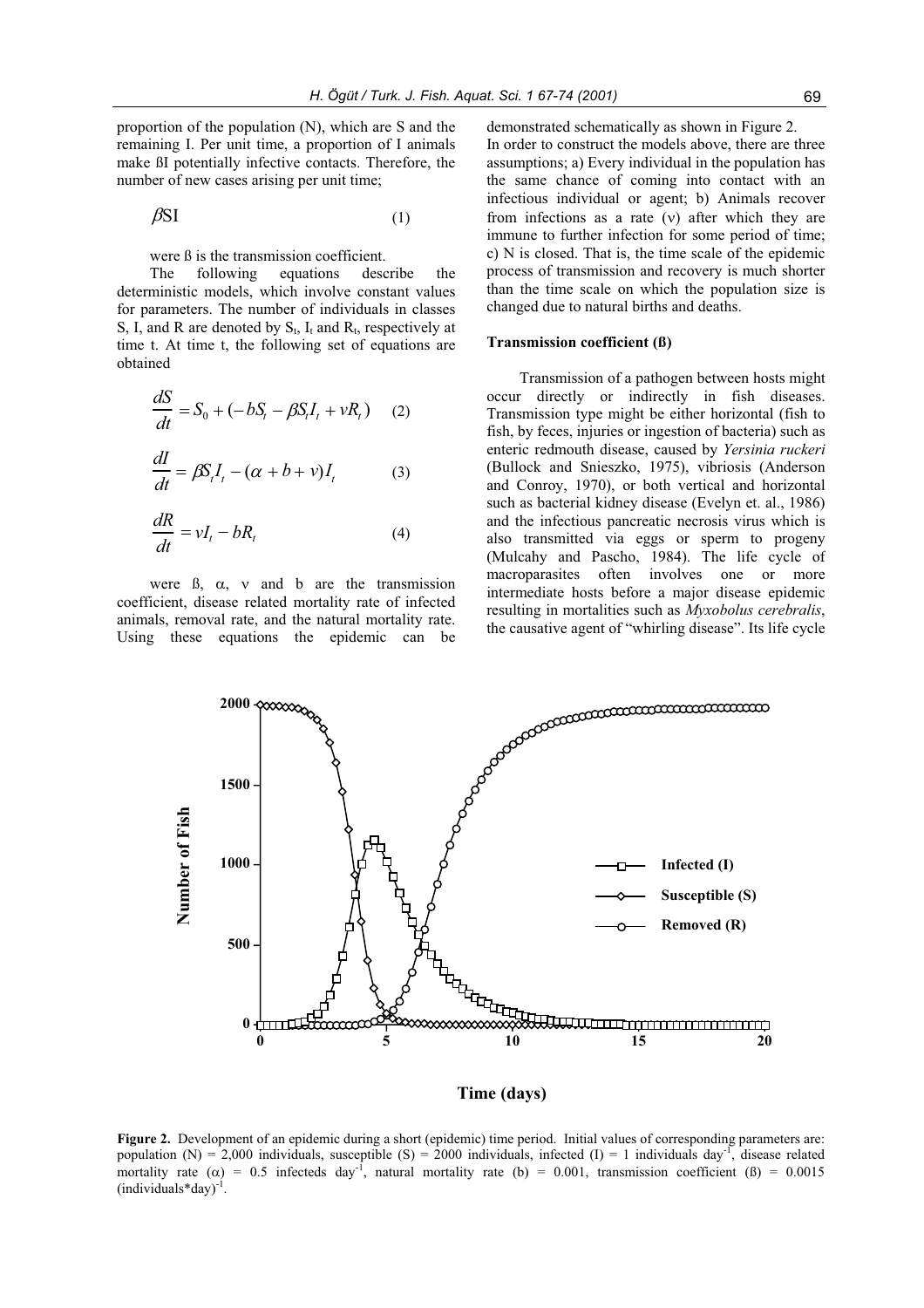involves tubificid worms, *Tubifex tubifex*, in the development of the infective stage (Wolf and Markiw, 1985).

As described in Anderson (1982), ß is determined by two factors; i) the frequency of contacts made which is directly related to the density of susceptible animals, and ii) the likelihood that a contact results in pathogen transmission. In fish culture conditions, all of the fish are exposed to the same environmental conditions. Since it is a closed environment, making an assumption on contact rate, that every fish has the same chance of coming into a contact with an infectious fish and/or an infectious agent in the water column is more than an assumption. It is actually a reality. However, the estimation of ß is somewhat confusing to most. Therefore, the calculation of  $\beta$  is demonstrated in Table 1 below

## **Critical threshold density**  $(N_T)$

There is a threshold density below which disease cannot persist. Kermarck and McKendrick (1927) first reported the concept of threshold density. The critical threshold density is determined by the following relationship:

$$
N_T = \frac{(\alpha + b + v)}{\beta} \tag{5}
$$

For a disease outbreak to occur there should be a certain number of susceptible individuals in the population, higher than  $N_T$  (i. e.,  $S > N_T$ ) (Dietz, 1974**;** Anderson and May, 1986; Nåsel, 1995). N<sub>T</sub> values for directly transmitted microparasites, such as viral and bacterial pathogens, which are of high pathogenicity and/or induce rapid recovery and lasting immunity, are quite high. For directly transmitted macroparasites,  $N_T$  is low due to the production of large numbers of macroparasites from individual hosts, and the fact that parasites often have long infective stages, which clearly indicates dependence of net rate of infected hosts on a certain critical density. The number of I (infected) will not increase unless  $N>N_T$  (Anderson and May, 1986).

Density dependence in host-parasitoid systems has been studied extensively by various researchers (May et. al., 1981). With the exception of sexually transmitted diseases (Yorke *et al*., 1978), the requirement of a certain number of individuals for a disease epidemic is true for virtually all diseases (Anderson and May, 1978).

### **Basic reproductive rate (R<sub>0</sub>)**

The basic reproductive rate  $(R_0)$ , is the most crucial component of the disease dynamics modeling process.  $R_0$  is the mean number of animals directly infected by an infectious case during the animals' entire infectious period after entering a totally susceptible population (McDonald, 1957; Anderson, 1982; Anderson and May, 1986; Giesecko, 1994). R<sub>0</sub> is determined by factors, which are specific to the disease agent (its virulence), the host (the level of susceptibility, which determines levels of latent period-the time required for an epidemic to occur), and environmental factors such as host density and behavior (Anderson, 1982).

The measurement of  $R_0$  is essential in the determination of the spread of the disease, since it is the measure of the disease invasion in the population (Heesterbeek and Roberts, 1995). It determines whether an invasion will emerge after introducing the infected individual (s) into a totally susceptible population.

 $R_0$  could take one of three possible values as shown below:

 $R_0 < 1$  Disease will disappear over time.

 $R_0 = 1$  Disease will be endemic, and persistent with no large scale epidemic occurring.

 $R_0 > 1$  There will be an epidemic with elevated levels of disease related mortality in the population.

Because of the difficulty obtaining the transmission coefficient, which is acted upon by numerous factors, obtaining the "actual" value for  $R_0$ 

**Table 1.** Calculation of the transmission coefficient  $(\beta)$ , disease related mortality rate  $(\alpha)$  and natural mortality using various classes of the population during the infection process.

| Time<br>(days) | $S(*)$         | $I(***)$                         | $R$ (***)     | Incidence         | ß                  | Disease<br>related | Natural<br>Mortality | $\infty$  |                 |
|----------------|----------------|----------------------------------|---------------|-------------------|--------------------|--------------------|----------------------|-----------|-----------------|
|                |                |                                  |               |                   |                    | Mortality          |                      |           |                 |
| 0              | $S_0$          | I٥                               | 0             |                   | $\theta$           | $\theta$           |                      |           |                 |
|                | $S_1$          | $I_1 = (I_0 + X_1) - R_1$        | $M_1+ N_1$    | $X_1 = I_1 - I_0$ | $X_1/(S_0 + I_0)$  | $M_1$              | $N_{1}$              | $M_1/I_0$ | $N_1/(S_0+I_0)$ |
| 2              | S <sub>2</sub> | $I_2=(I_1+X_2)$ - R <sub>2</sub> | $M_2+ N_2$    | $X_2 = I_2 - I_1$ | $X_2/(S_1 + I_1)$  | $M_{2}$            | N,                   | $M_2/I_1$ | $N_1/(S_1+I_1)$ |
| 3              | S <sub>3</sub> | $I_3=(I_2+X_3)$ - R <sub>3</sub> | $M_3 + N_3$   | $X_3 = I_3 - I_2$ | $X_3/(S_2+I_2)$    | $M_3$              | $N_3$                | $M_3/I_2$ | $N_1/(S_1+I_1)$ |
| 4              | $\mathrm{S}_4$ | $I_4 = (I_3 + X_4) - R_4$        | $M_4$ + $N_4$ | $X_4 = I_4 - I_3$ | $X_4/ (S_3 + I_3)$ | $\rm M_4$          | $\rm N_4$            | $M_4/I_3$ | $N_1/(S_1+I_1)$ |
| 5              | $S_5$          | $I_5 = (I_4 + X_4) - R_5$        | $M_5+ N_5$    | $X_5 = I_5 - I_4$ | $X_5/(S_4 + I_4)$  | $M_5$              | $N_{5}$              | $M_4/I_4$ | $N_1/(S_1+I_1)$ |

(**\***) = S, number of susceptible, (**\*\***) = I, number of infected, (**\*\*\***) = R, number of dead. (Ögüt 2001)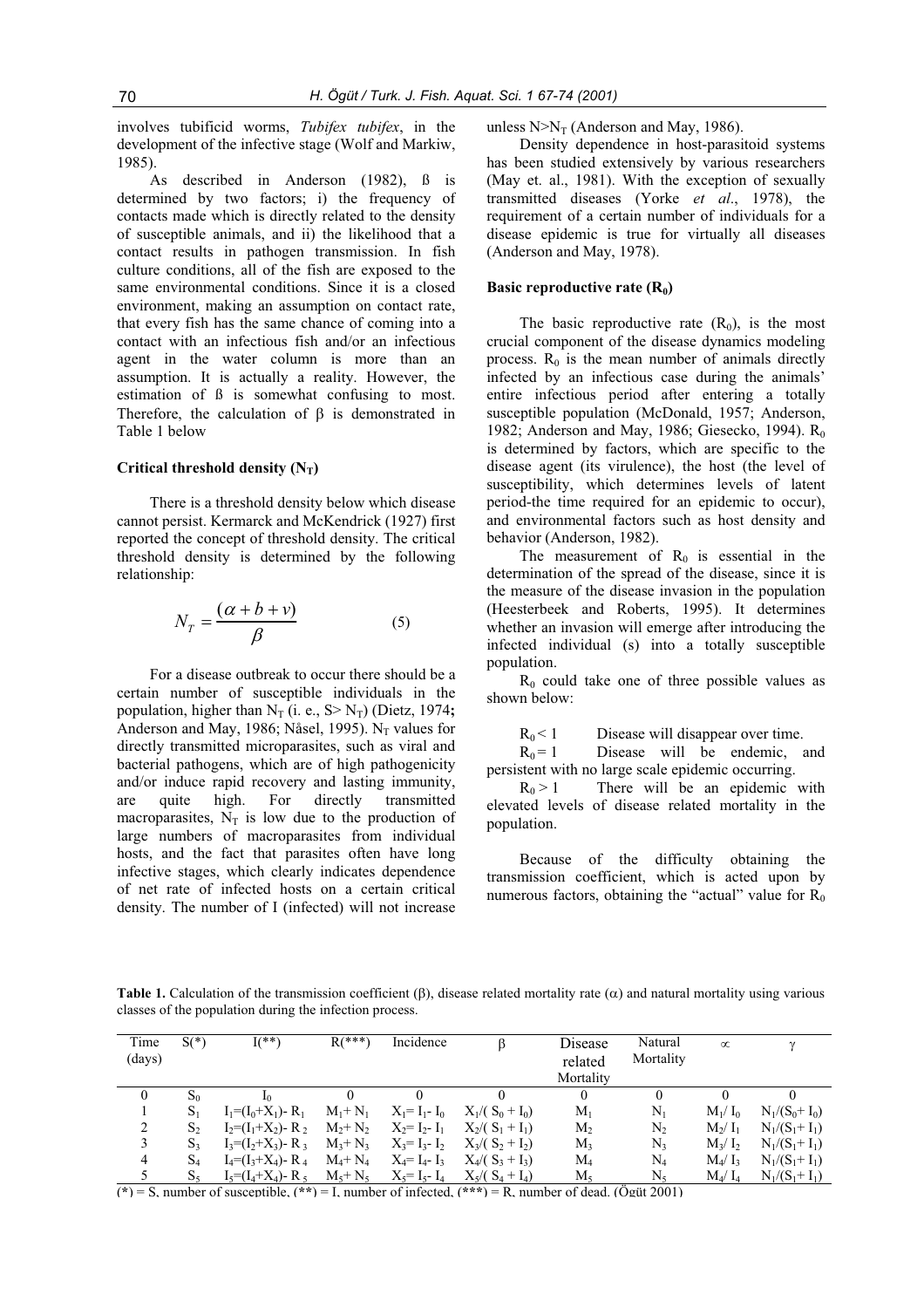is difficult in the nature. In modeling studies, only the factors that have proven to affect the outcome of a disease outbreak should be included to get the best estimate of the disease process, but this is also a difficult task. This is so, because under different environmental and physiological factors, different transmission coefficient values may be obtained.

 $R_0$  can be estimated using the formula below:

$$
R_0 = \frac{S}{N_T}
$$
 (6)

Therefore, substituting equation 6 for  $N_T$  in equation 5 yields:

$$
R_0 = \frac{\beta N}{(\alpha + b + \nu)}\tag{7}
$$

# **Discussion and Conclusions**

When comparing to other types of wildlife modeling applications that are becoming popular in recent years, the modeling of fish disease dynamics offers potential benefits. The two fundamental assumptions are homogeneous mixing, and having a closed population that make models robust in terms of predictive capabilities. Therefore, it is usually easier to pinpoint what direction the health status of the fish is going under conditions provided. In the wildlife situations, variables related to the system are difficult to determine and measure due to spatiality. When considering linear and non-linear synergic and antagonistic effects, systems are more complex to understand. However, in pond and cage culture situations, environment is homogenous for each individual sharing the same environment.

Disease epidemic is the result of the complex combination of environmental, host and pathogen related factors. Therefore, environmental (temperature, oxygen, pollutions), host (species, age, density, immunity), or pathogen related factors (virulence, strain) could be manipulated to control diseases. It is a fact that the system is very complex, however, not all parameters have the same amount of effect on the outcome of the disease (Figure 3). Some parameters playing a role in disease dynamics could be "key" factors. Adjusting just those key factors could make significant improvement in the system in terms of decreasing loses or prevalence.

Modeling disease dynamics totally focuses on disease by estimating  $R_0$  and  $N_T$  values and observes changes on these parameters. Any significant decrease in these values indicates effectiveness of a control



**Figure 3.** Interactions of different parameters in disease outbreaks of wild fish populations modified from Wobeser (1994). (Various levels of effects of different factors on disease outcome are represented with varying levels of bold lines).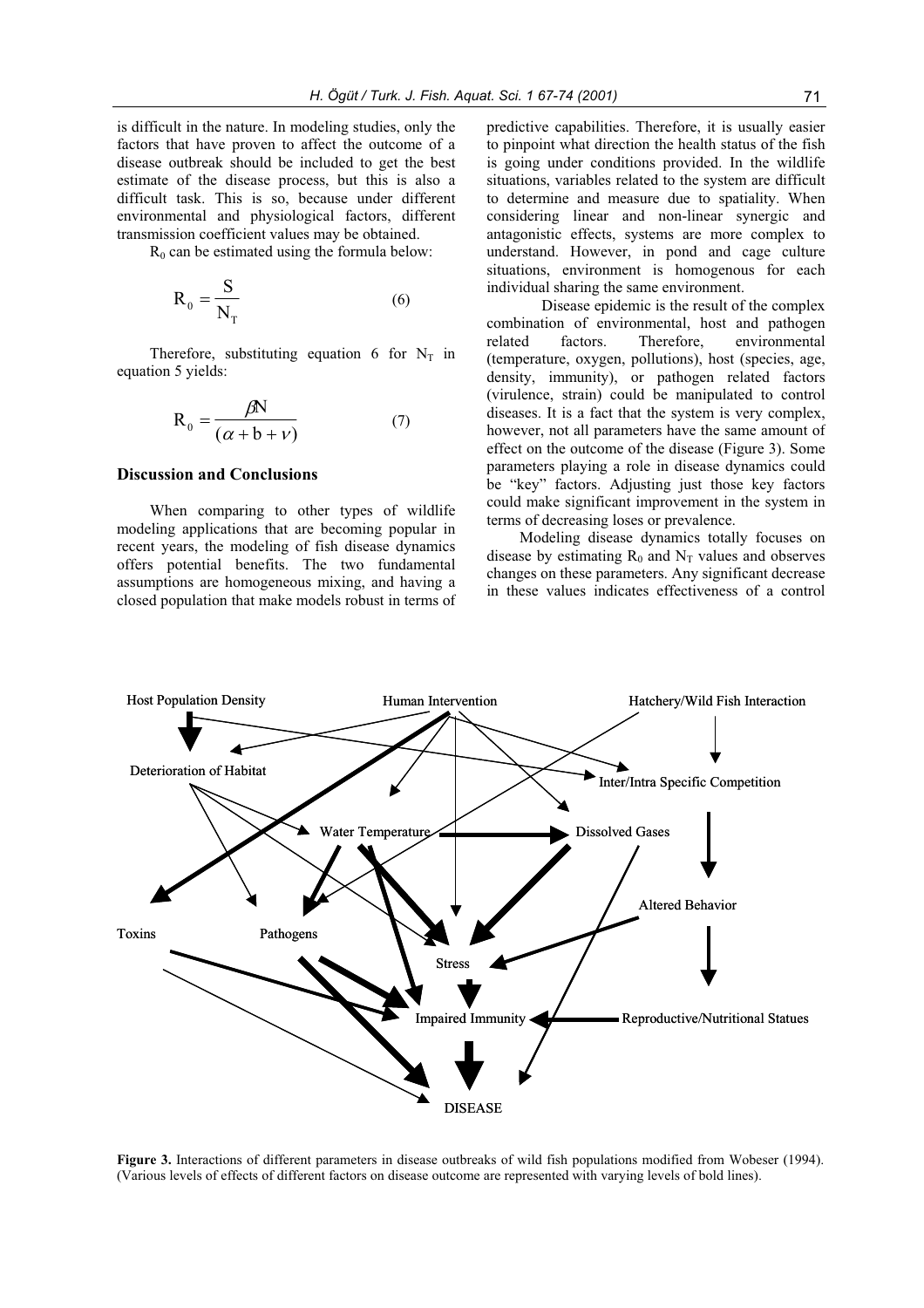measure, which could be a drug treatment or vaccination. Here, controlling the disease means pulling  $R_0$  below unity. Therefore, there may not be any need to vaccinate the whole population but just enough proportion to draw  $R_0$  below unity. This will decrease cost and effort of controlling the disease.

Every disease would have its own  $R_0$  value. However, as mentioned above, the combination of parameter values for  $\beta$ ,  $\alpha$  and  $\nu$  would also be different depending on pathogenic agent, host, and environment. For example, in the experiments carried out by Ögüt (2001), it took five days to observe the first disease related mortality after challenging with *Aeromonas salmonicida,* whereas some other diseases such as bacterial kidney disease (BKD) caused by *Renibacterium salmoninarum,* take about 30-35 days first mortality (Wood, 1974).

Moreover, some diseases can have chronic, acute, or per-acute stages.

Though not studied, we can comfortable assume that the  $R_0$  values for different forms of the same disease is different due to host, pathogen, or environmental factors which all are summarized under the coefficient ß. Take the example in Figure 1, different ß values would produce a different scenario of the prevalence on a time scale (Figure 4). There are two points to consider from this demonstration. The first point is that were ß values are small, infection is widespread on a time scale similar to chronic infections. Secondly, the day to peak prevalence is delayed in epizootics with smaller ß values. Note that smaller  $\beta$  means smaller  $R_0$ . In attempts to control any disease, smaller ß values would help in providing more time for a therapeutic to work. For example, antibiotic treatments need about 12 days to work efficiently. Therefore, any time in terms of days decreases losses significantly.

## **Density as a key factor**

In fish, the disease epizootics density can have effects on furunculosis epizootic in two ways (Ögüt, 2001). First, as fish density increase, the probability of any susceptible individual making successful contact with an infectious individual or infectious agent in the same population increases (Anderson and May, 1978; Mollision, 1995, de Jong et al., 1995). A single infectious individual can shed >100 colony forming units (c.f.u.) of *A. salmonicida* /mL per day and infect 3 additional fish per day, within 3 days, 9 fish would be infected and shed about 1,000 cfu *A. salmonicida*/mL (Ögüt, 2001). If fewer fish were present, fewer would become infected and fewer bacteria would be released into the water. Secondly, various researchers have reported decreased resistance of stressed fish to furunculosis (Snieszko, 1973; Pickering and Duston, 1983). Thus, the stress generated from high loading densities may contribute substantially to an increase in the severity of disease. However, researchers largely ignore the contribution



**Figure 4.** Changes in number of infected animals with varying transmission coefficient values (0.0005, 0.001 and 0.0015 (individuals\*day)<sup>-1</sup>). Equations 2, 3 and 4 were used to generate the chart.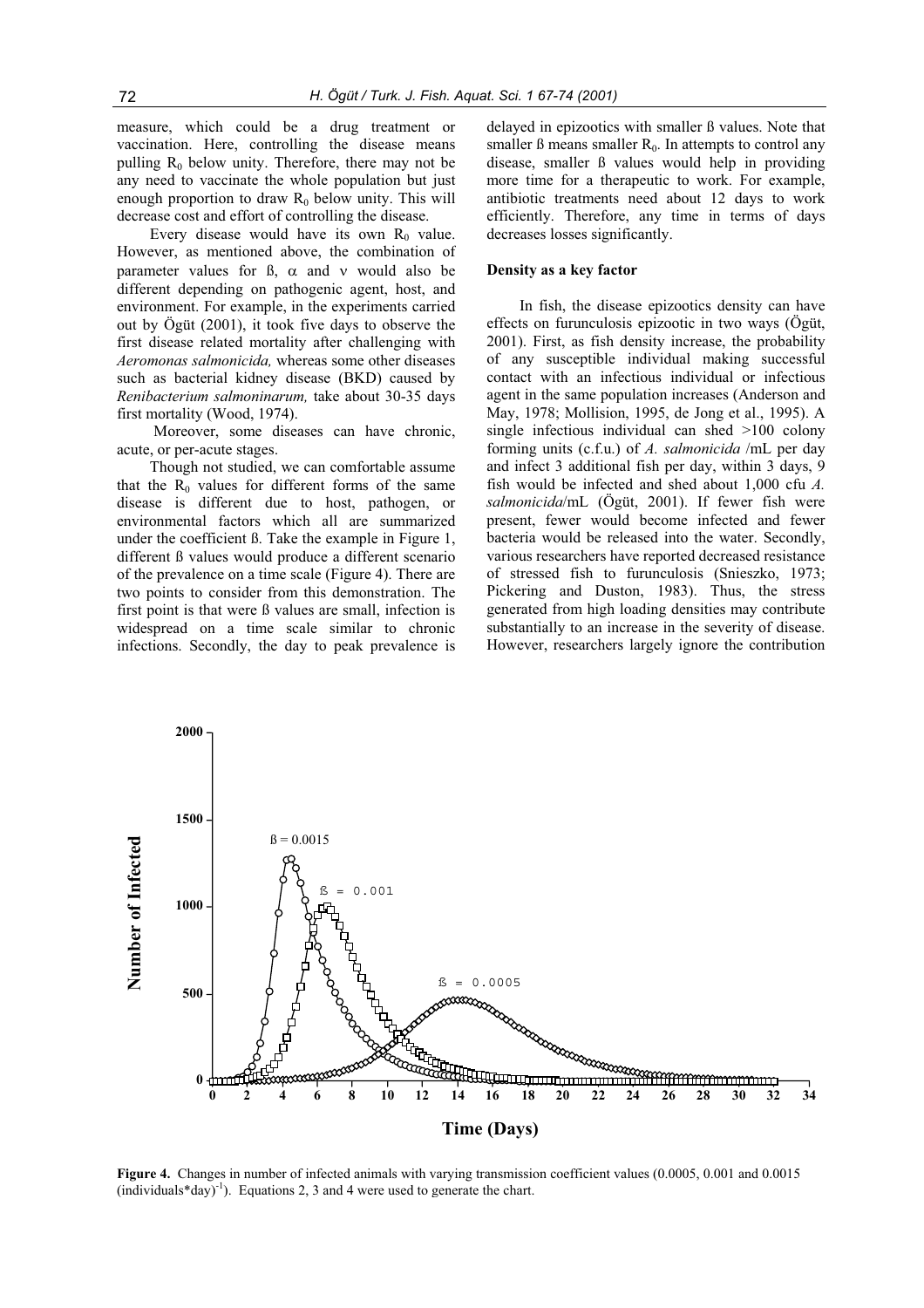of high loading densities to the disease, which is mostly due to the designing complexity of the experiments. That is why the information on the effects of loading densities to the disease outbreaks is mostly observational.

In brief, the large amounts of data have been accumulated on various pathogens of fish. For example, a tremendous amount of information on *A. salmonicida* is available in the literature. However, as Smith (1997) stated, " the list of things that we do not know about furunculosis is long, embarrassing and includes many issues of fundamental, practical, and theoretical importance". The main reason for this gap is that the disease itself has not been in focus but pathogen. Modeling is one approach studying disease itself. It is becoming more popular in other animal diseases, due to fewer assumptions involved; it offers more benefit for fish diseases.

# **References**

- Anderson, R.M. 1982. The population dynamics of infectious diseases: Theory and applications. Chapman and Hall, London.
- Anderson, J.I.W. and Conroy, D.A. 1970. Vibrio disease in marine fishes. S. F. Snieszko (Ed.), A symposium on Diseases of Fishes and Shellfishes, Special Publications No. 5, American Fisheries Society, Washington, D.C., 266-272.
- Anderson, R.M. and May, R.M. 1978. Population biology of infectious diseases Part I, Nature, 280: 361-367.
- Anderson, R.M. and May, R.M. 1986. The invasion, persistence and spread of infectious diseases within animal and plant communities. Philosophical Transactions. Royal Society of London, B 314: 533- 570.
- Anderson, R.M and May, R.M. 1991. Infectious Diseases of Humans, Dynamics and Control. Oxford University Press, Oxford.
- Bebak, J. 1996. Infectious diseases of salmonids: Risk factors and disease dynamics. PhD dissertation, University of Pennsylvania.
- Bradley, D. J. 1982. Epidemiological Models -theory and reality. Population Dynamics of Infectious Diseases. Roy M. Anderson (Ed.), Chapman and Hall, London, 320-334.
- Bullock, G.L. and Snieszko, S.F. 1975. Hagerman redmouth, a disease of salmonids caused by a member of the Enterobacteriaceae. Fish Diseases Leaflet, 42: 1-5.
- Cairns, A. 1995. Primary components of epidemiological models. D. Mollison (Ed.), Epidemic models: Their Structure and Relation to Data, Newton Inst. Public, 350-371.
- de Jong, M.C.M., Diekmann, O. and Heesterbeek, H. 1995. How does transmission of infection depends on population size. D. Mollison (Ed.), Epidemic models: Their Structure and Relation to Data, Newton Inst. Public, 84-94.
- Dietz, K. 1974. Transmission and control of arbovirus diseases. Proceedings of society for industrial and applied mathematics, Philadelphia, 104-121.
- Evelyn, T.P.T., Prosperi-Porta, L. and Ketcheson, J.E. 1986. Experimental intra-ovum infection of salmonid eggs

with *Renibacterium salmoninarum* and vertical transmission of the pathogen with such eggs despite their treatment with erythromycin. Diseases of Aguatic Organisms, 1: 197-202.

- Giesecko, J. 1994. Mathematical Models for Epidemics. Modern Infectious Disease Epidemiology. Edward Arnold, London, 109-123.
- Heesterbeek, J.A.P. and Roberts, M.G. 1995. Mathematical models for microparasites of wildlife. B.T. Grenfell, A.P. Dobson (Eds.), Ecology of infectious diseases in natural populations, Cambridge University Press, Cambridge, 91-122.
- Kermack, W.O. and McKendrick, A.G. 1927. Contribution to the mathematical theory of epidemics, part I, Proceedings of the Royal Society of London Series A. 115:700-721. [Reprinted (1991) as Bulletins of Mathematical Biology, 53: 33-55.]
- Kermack, W.O. and McKendrick, A.G. 1932. Contribution to the mathematical theory of epidemics, II- The problem of endemicity, Proceedings of the Royal Society of London Series A. 138:55-83. [Reprinted (1991) as Bulletins of Mathematical Biology, 53: 57- 87.]
- Kermack, W.O. and McKendrick, A.G. 1933. Contribution to the mathematical theory of epidemics, III- Further studies of the problem of endemicity. Proceedings of the Royal Society of London Series A. 141:94-122. [Reprinted (1991) as Bulletins of Mathematical Biology, 53: 89-118.]
- May, R.M. and Anderson, R.M. 1979. Population biology of infectious diseases: Part II, Nature, 280: 455-461.
- May, R.M., Hassell, M.P., Anderson, R.M. and Tonkyn, D.W. 1981. Density dependence in host parasitoid models. Journal of Animal Ecology, 50: 855-865.<br>allum. H.I. 1982. Infection dynamics
- McCallum, H.I. 1982. Infection dynamics of *Ichthyophthirius multifiliis*. Parasitology, 85: 475-488.
- McCallum, H.I. 1985. Population effects of host death: experimental studies of the interaction of *Ichthyophthirius multifiliis* and its fish host. Parasitology, 90: 529-547.
- McDonald, G. 1957. The Epidemiology and Control of Malaria. Oxford University Press, Oxford.
- Mimms, C.A. 1977. The Pathogenesis of Infectious Diseases, Academic Press, London.
- Mollison, D. 1995. The structure of epidemiological models. D. Mollison (Ed.), Epidemic models: Their Structure and Relation to Data, Newton Inst. Public, 17-33.
- Mulcahy, D., and Pascho, R.J. 1984. Adsorbsion to fish sperm of vertically transmitted fish viruses. Science, 255: 333-335.
- Nåsel, I. 1995. The threshold concept in deterministic and stochastic models. D. Mollison (Ed.), Epidemic models: Their Structure and Relation to Data, Newton Inst. Public, 71-83.
- Ögüt, H. 2001. Biological and Mathematical Modeling of Dynamics of Furunculosis in Chinook Salmon (*Oncorhynchus tshawytscha*) and Infectious Hematopoietic Necrosis (IHN) in Rainbow Trout (*Oncorhynchus mykiss*). Ph.D Thesis, Corvallis: Oregon State University.
- Pickering, A.D., Duston, J. 1983. Administration of cortisol to brown trout, *Salmo trutta* L., and its effects on the susceptibility to saprolegnia infection and furunculosis. Journal of Fish Biology, 23: 163-175.
- Scott, M.E. and Anderson, R.M. 1984. The population dynamics of *Gyroductylus bullatarudis* (Monogenea)